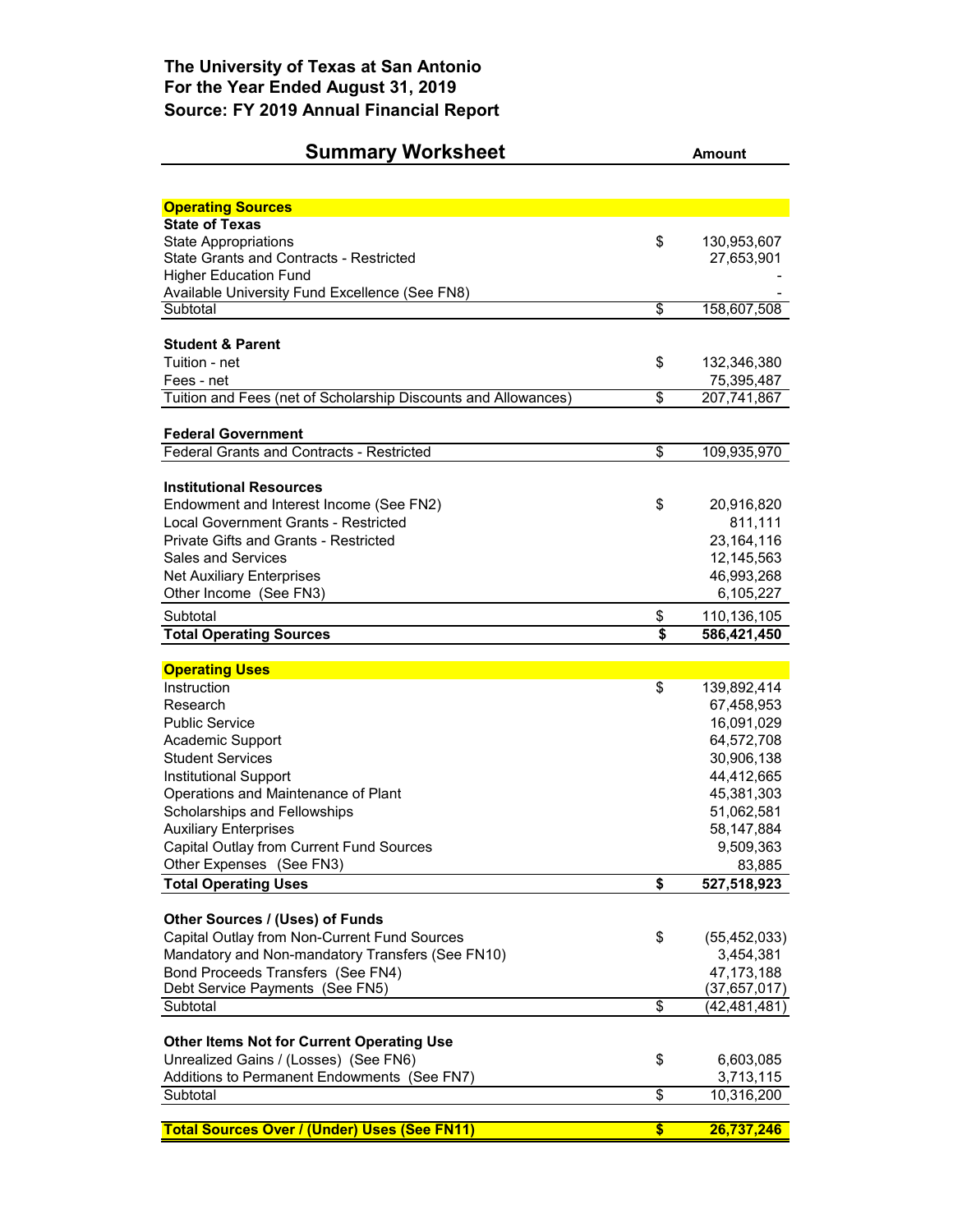## 3 5 6 8 9 0 **110 - S & U - FY 2019 - S-A.xlsx**The University of Texas at San Antonio *Your File Name***: 110 - S& U - FY 2019 - S-A.xlsx** Please enter only whole numbers.<br>For the Year Ended August 31, 2019

**Source: FY 2019 Annual Financial Report** 

**For the Year Ended August 31, 2019**<br> **For the Year Ended August 31, 2019**<br> **Source: FY 2019 Annual Financial Report** 

|                                                                                                                                                                                                                                                                                                |                                     |                              | <b>DETAIL WORKSHEET FY 2019</b> |                                 |                   |                                                                 |                     |                                      |                        |                                         |
|------------------------------------------------------------------------------------------------------------------------------------------------------------------------------------------------------------------------------------------------------------------------------------------------|-------------------------------------|------------------------------|---------------------------------|---------------------------------|-------------------|-----------------------------------------------------------------|---------------------|--------------------------------------|------------------------|-----------------------------------------|
| <b>Operating Sources</b>                                                                                                                                                                                                                                                                       | <b>Educational &amp;</b><br>General | Designated                   | <b>Auxiliary</b><br>Enterprises | <b>Restricted</b><br>Expendable | <b>Loan Funds</b> | Annuity, Life &<br><b>Endowment and</b><br><b>Similar Funds</b> | Unexpended<br>Plant | <b>Retirement of</b><br>Indebtedness | Investment In<br>Plant | <b>FY 2019</b><br>Primary<br>University |
| <b>State of Texas</b>                                                                                                                                                                                                                                                                          |                                     |                              |                                 |                                 |                   |                                                                 |                     |                                      |                        |                                         |
| State Appropriations                                                                                                                                                                                                                                                                           | 130,953,607                         |                              |                                 |                                 |                   |                                                                 |                     |                                      |                        | 130,953,607                             |
| State Grants and Contracts - Restricted                                                                                                                                                                                                                                                        | 25,136,229                          | 1,116,623                    |                                 | 1,401,049                       |                   |                                                                 |                     |                                      |                        | 27,653,901                              |
| <b>Higher Education Fund</b>                                                                                                                                                                                                                                                                   |                                     |                              |                                 |                                 |                   |                                                                 |                     |                                      |                        |                                         |
| Available University Fund Excellence (See FN8)                                                                                                                                                                                                                                                 |                                     |                              |                                 |                                 |                   |                                                                 |                     |                                      |                        |                                         |
| Subtotal                                                                                                                                                                                                                                                                                       | 156,089,836                         | 1,116,623                    |                                 | 1,401,049                       |                   |                                                                 |                     |                                      |                        | 158,607,508                             |
| <b>Student &amp; Parent</b>                                                                                                                                                                                                                                                                    |                                     |                              |                                 |                                 |                   |                                                                 |                     |                                      |                        |                                         |
| Tuition Potential 100%                                                                                                                                                                                                                                                                         | 59,325,474                          | 146,216,018                  |                                 |                                 |                   |                                                                 |                     |                                      |                        | 205,541,492                             |
| Waivers - Statutory (Not Reported in AFR) (Enter as Negative No.)                                                                                                                                                                                                                              | (10,996,630)                        |                              |                                 |                                 |                   |                                                                 |                     |                                      |                        | (10,996,630)                            |
| Waivers - Institutional (Not Reported in AFR) (Enter as Negative No.)                                                                                                                                                                                                                          |                                     |                              |                                 |                                 |                   |                                                                 |                     |                                      |                        |                                         |
| Exemptions - Statutory (Not Reported in AFR) (Enter as Negative No.)                                                                                                                                                                                                                           |                                     |                              |                                 |                                 |                   |                                                                 |                     |                                      |                        |                                         |
| Exemptions - Institutional (Not Reported in AFR) (Enter as Negative No.)                                                                                                                                                                                                                       |                                     |                              |                                 |                                 |                   |                                                                 |                     |                                      |                        |                                         |
| <b>Tuition - Gross - AFR Presentation</b>                                                                                                                                                                                                                                                      | 48,328,844                          | 146,216,018                  |                                 |                                 |                   |                                                                 |                     |                                      |                        | 194 544 862                             |
| Waivers - Statutory (Reported in AFR) (Enter as Negative No.)<br>Waivers - Institutional (Reported in AFR) (Enter as Negative No.)                                                                                                                                                             |                                     |                              |                                 |                                 |                   |                                                                 |                     |                                      |                        |                                         |
| Exemptions - Statutory (Reported in AFR) (Enter as Negative No.)                                                                                                                                                                                                                               | (3,288,202)                         | (14,687,271)                 |                                 |                                 |                   |                                                                 |                     |                                      |                        | (17, 975, 473)                          |
| Exemptions - Institutional (Reported in AFR) (Enter as Negative No.)                                                                                                                                                                                                                           |                                     |                              |                                 |                                 |                   |                                                                 |                     |                                      |                        |                                         |
| All Other Scholarship Disc.& Allow. (Enter as Negative No.)                                                                                                                                                                                                                                    | (12, 289, 222)                      | (31, 933, 787)               |                                 |                                 |                   |                                                                 |                     |                                      |                        | (44, 223, 009)                          |
| Tuition - net                                                                                                                                                                                                                                                                                  | 32 751 420                          | 99 594 960                   |                                 |                                 |                   |                                                                 |                     |                                      |                        | 132 346 380                             |
|                                                                                                                                                                                                                                                                                                |                                     |                              |                                 |                                 |                   |                                                                 |                     |                                      |                        |                                         |
| Fees Potential 100%                                                                                                                                                                                                                                                                            | 4,328,193                           | 70,673,591                   | 35,802,338                      |                                 |                   |                                                                 |                     |                                      |                        | 110,804,122                             |
| Waivers - Statutory (Not Reported in AFR) (Enter as Negative No.)<br>Waivers - Institutional (Not Reported in AFR) (Enter as Negative No.)<br>Exemptions - Statutory (Not Reported in AFR) (Enter as Negative No.)<br>Exemptions - Institutional (Not Reported in AFR) (Enter as Negative No.) |                                     |                              |                                 |                                 |                   |                                                                 |                     |                                      |                        |                                         |
| Fees - Gross - AFR Presentation                                                                                                                                                                                                                                                                | 4,328,193                           | 70,673,591                   | 35,802,338                      |                                 |                   |                                                                 |                     |                                      |                        | 110,804,122                             |
| Waivers - Statutory (Reported in AFR) (Enter as Negative No.)                                                                                                                                                                                                                                  |                                     |                              |                                 |                                 |                   |                                                                 |                     |                                      |                        |                                         |
| Waivers - Institutional (Reported in AFR) (Enter as Negative No.)                                                                                                                                                                                                                              |                                     |                              |                                 |                                 |                   |                                                                 |                     |                                      |                        |                                         |
| Exemptions - Statutory (Reported in AFR) (Enter as Negative No.)                                                                                                                                                                                                                               |                                     |                              | (2, 427, 514)                   |                                 |                   |                                                                 |                     |                                      |                        | (2, 427, 514)                           |
| Exemptions - Institutional (Reported in AFR) (Enter as Negative No.)                                                                                                                                                                                                                           |                                     |                              |                                 |                                 |                   |                                                                 |                     |                                      |                        |                                         |
| All Other Scholarship Disc.& Allow. (Enter as Negative No.)<br>Fees - net                                                                                                                                                                                                                      | (1, 395, 069)<br>2.933.124          | (22, 534, 314)<br>48.139.277 | (9,051,738)<br>24.323.086       |                                 |                   |                                                                 |                     |                                      |                        | (32, 981, 121)<br>75 395 487            |
|                                                                                                                                                                                                                                                                                                |                                     |                              |                                 |                                 |                   |                                                                 |                     |                                      |                        |                                         |
| Net Tuition and Fees (Funds Collected)                                                                                                                                                                                                                                                         | 35,684,544                          | 147,734,237                  | 24,323,086                      |                                 |                   |                                                                 |                     |                                      |                        | 207,741,867                             |
|                                                                                                                                                                                                                                                                                                |                                     |                              |                                 |                                 |                   |                                                                 |                     |                                      |                        |                                         |
| <b>Federal Government</b>                                                                                                                                                                                                                                                                      |                                     |                              |                                 |                                 |                   |                                                                 |                     |                                      |                        |                                         |
| Federal Grants and Contracts - Restricted                                                                                                                                                                                                                                                      |                                     | 7,274,375                    |                                 | 102,661,595                     |                   |                                                                 |                     |                                      |                        | 109,935,970                             |
| <b>Institutional Resources</b>                                                                                                                                                                                                                                                                 |                                     |                              |                                 |                                 |                   |                                                                 |                     |                                      |                        |                                         |
| Endowment and Interest Income (See FN2)                                                                                                                                                                                                                                                        | 2,506,947                           | 5,151,654                    | 2,542,601                       | 9,508,344                       | 204,185           | 90,206                                                          | 912,883             |                                      |                        | 20,916,820                              |
| Local Government Grants - Restricted                                                                                                                                                                                                                                                           |                                     | 250,178                      |                                 | 560,933                         |                   |                                                                 |                     |                                      |                        | 811,111                                 |
| Private Gifts and Grants - Restricted                                                                                                                                                                                                                                                          |                                     | 329,803                      |                                 | 22.834.313                      |                   |                                                                 |                     |                                      |                        | 23, 164, 116                            |
| Sales and Services                                                                                                                                                                                                                                                                             |                                     | 9,600,573                    |                                 | 2.544.990                       |                   |                                                                 |                     |                                      |                        | 12,145,563                              |
| Net Auxiliary Enterprises                                                                                                                                                                                                                                                                      | 2,107,465                           | 2,519,176                    | 46,993,268<br>14,941            | 1,280,079                       | 366,935           |                                                                 |                     |                                      | (183, 369)             | 46,993,268<br>6,105,227                 |
| Other Income (See FN3)                                                                                                                                                                                                                                                                         | 4,614,412                           | 17,851,384                   |                                 | 36,728,659                      | 571,120           |                                                                 | 912,883             |                                      | (183.369)              |                                         |
| Subtotal<br><b>Total Operating Sources</b>                                                                                                                                                                                                                                                     | 196 388 792                         | 173 976 619                  | 49,550,810<br>73 873 896        | 140 791 303                     | 571.120           | 90,206<br>90.206                                                | 912 883             |                                      | (183, 369)             | 110,136,105<br>586,421,450              |
|                                                                                                                                                                                                                                                                                                |                                     |                              |                                 |                                 |                   |                                                                 |                     |                                      |                        |                                         |
| <b>Operating</b>                                                                                                                                                                                                                                                                               |                                     |                              |                                 |                                 |                   |                                                                 |                     |                                      |                        |                                         |
| Instruction                                                                                                                                                                                                                                                                                    | 119,970,219                         | 16,220,684                   |                                 | 3,701,511                       |                   |                                                                 |                     |                                      |                        | 139,892,414                             |
| Research                                                                                                                                                                                                                                                                                       | 16,665,931                          | 10,197,250                   |                                 | 40.595.772                      |                   |                                                                 |                     |                                      |                        | 67.458.953                              |
| Public Service                                                                                                                                                                                                                                                                                 | 6,732,743                           | 1,858,828                    |                                 | 7,499,458                       |                   |                                                                 |                     |                                      |                        | 16,091,029                              |
| Academic Support                                                                                                                                                                                                                                                                               | 23,780,376                          | 38.340.310                   |                                 | 2.452.022                       |                   |                                                                 |                     |                                      |                        | 64.572.708                              |
| <b>Student Services</b>                                                                                                                                                                                                                                                                        | 5,755,486                           | 23,849,957                   |                                 | 648,353                         | 652,342           |                                                                 |                     |                                      |                        | 30,906,138                              |
| Institutional Support<br>Operations and Maintenance of Plant                                                                                                                                                                                                                                   | 31,966,029<br>19,725,903            | 11,491,304<br>20,115,142     |                                 | 955,332<br>445.626              |                   |                                                                 | 5,094,632           |                                      |                        | 44,412,665<br>45,381,303                |
| Scholarships and Fellowships                                                                                                                                                                                                                                                                   | 10,700,599                          | 18.522.656                   |                                 | 21,839,326                      |                   |                                                                 |                     |                                      |                        | 51.062.581                              |
| <b>Auxiliary Enterprises</b>                                                                                                                                                                                                                                                                   |                                     | 4,628,388                    | 51,864,518                      | 1,654,978                       |                   |                                                                 |                     |                                      |                        | 58,147,884                              |
| Capital Outlay from Current Fund Sources*                                                                                                                                                                                                                                                      | 400,738                             | 4,803,842                    | 1,192,090                       | 3,112,693                       |                   |                                                                 |                     |                                      |                        | 9,509,363                               |
| Other Expenses (See FN3)                                                                                                                                                                                                                                                                       |                                     | 37,000                       |                                 |                                 | 46,885            |                                                                 |                     |                                      |                        | 83,885                                  |
| <b>Total Operating Uses</b>                                                                                                                                                                                                                                                                    | 235,698,024                         | 150,065,361                  | 53,056,608                      | 82,905,071                      | 699,227           |                                                                 | 5,094,632           |                                      |                        | 527,518,923                             |
|                                                                                                                                                                                                                                                                                                |                                     |                              |                                 |                                 |                   |                                                                 |                     |                                      |                        |                                         |
| Other Sources / (Uses) of Funds                                                                                                                                                                                                                                                                |                                     |                              |                                 |                                 |                   |                                                                 |                     |                                      |                        |                                         |
| Capital Outlay from Non-Current Fund Sources*                                                                                                                                                                                                                                                  |                                     |                              |                                 |                                 |                   |                                                                 | (55, 452, 033)      |                                      |                        | (55, 452, 033)                          |
| Mandatory and Non-mandatory Transfers (See FN10)                                                                                                                                                                                                                                               | 53,454,333                          | (16, 640, 948)               | (3,631,175)                     | (45, 692, 391)                  | 300,000           | 2,676,127                                                       | 12,988,435          |                                      |                        | 3,454,381                               |
| Bond Proceeds Transfers In (See FN4)<br>Debt Service Payments (See FN5)                                                                                                                                                                                                                        | (16,640,288)                        | (4,636,777)                  | (16, 379, 952)                  |                                 |                   |                                                                 | 47, 173, 188        |                                      |                        | 47, 173, 188<br>(37.657.017)            |
| Subtotal                                                                                                                                                                                                                                                                                       | 36.814.045                          | (21.277.725)                 | (20.011.127)                    | (45,692,391)                    | 300,000           | 2.676.127                                                       | 4,709,590           |                                      |                        | (42.481.481)                            |
|                                                                                                                                                                                                                                                                                                |                                     |                              |                                 |                                 |                   |                                                                 |                     |                                      |                        |                                         |
| <b>Other Items Not for Current Operating Use</b>                                                                                                                                                                                                                                               |                                     |                              |                                 |                                 |                   |                                                                 |                     |                                      |                        |                                         |
| Unrealized Gains / (Losses) (See FN6)                                                                                                                                                                                                                                                          | 1,963,114                           | 856,304                      | 1.587.970                       | 905,447                         |                   | 1.290.250                                                       |                     |                                      |                        | 6.603.085                               |
| Additions to Permanent Endowments (See FN7)                                                                                                                                                                                                                                                    |                                     |                              |                                 |                                 |                   | 3,713,115                                                       |                     |                                      |                        | 3,713,115                               |
| Subtotal                                                                                                                                                                                                                                                                                       | 1,963,114                           | 856,304                      | 1.587.970                       | 905,447                         |                   | 5.003.365                                                       |                     |                                      |                        | 10,316,200                              |
| <b>Total Sources Over / (Under) Uses (See FN 11)</b>                                                                                                                                                                                                                                           | (532,073)                           | 3,489,837                    | 2,394,131                       | 13,099,288                      | 171,893           | 7,769,698                                                       | 527,841             |                                      | (183, 369)             | 26,737,246                              |
|                                                                                                                                                                                                                                                                                                |                                     |                              |                                 |                                 |                   |                                                                 |                     |                                      |                        |                                         |
| Bond Proceeds/(Principal Debt Payments)                                                                                                                                                                                                                                                        |                                     |                              |                                 |                                 |                   |                                                                 |                     |                                      |                        |                                         |
| <b>Depreciation Expense</b>                                                                                                                                                                                                                                                                    |                                     |                              |                                 |                                 |                   |                                                                 |                     |                                      | (49,952,040)           | (49,952,040)                            |
| Transfer of Capital Asset(s) from System<br>Other Post-Employment Benefit (OPEB) Expense                                                                                                                                                                                                       |                                     |                              |                                 |                                 |                   |                                                                 |                     |                                      |                        |                                         |
| Non-Cash Capital Gifts                                                                                                                                                                                                                                                                         |                                     |                              |                                 |                                 |                   |                                                                 |                     |                                      | 554.772                | 554,772                                 |
| Capital Outlay                                                                                                                                                                                                                                                                                 |                                     |                              |                                 |                                 |                   |                                                                 |                     |                                      | 64,961,396             | 64,961,396                              |
|                                                                                                                                                                                                                                                                                                | (532, 073)                          | 3.489.83                     | 2,394,131                       | 13,099,288                      | 171,893           | 7,769,698                                                       | 527,841             |                                      | 15.380.759             |                                         |

\*Defined as any capital outlay expenses from Educational & General, Designated, Auxiliary, or Restricted Expendable Funds.<br>\*\*Defined as any capital outlay expense from funds other than Educational & General, Designated, A

Changes in Net Assets as shown on SRECNP in Annual Financial Report.<br>Difference (Must be "0".) - 42,301,374<br>Difference (Must be "0".) - 42,301,374

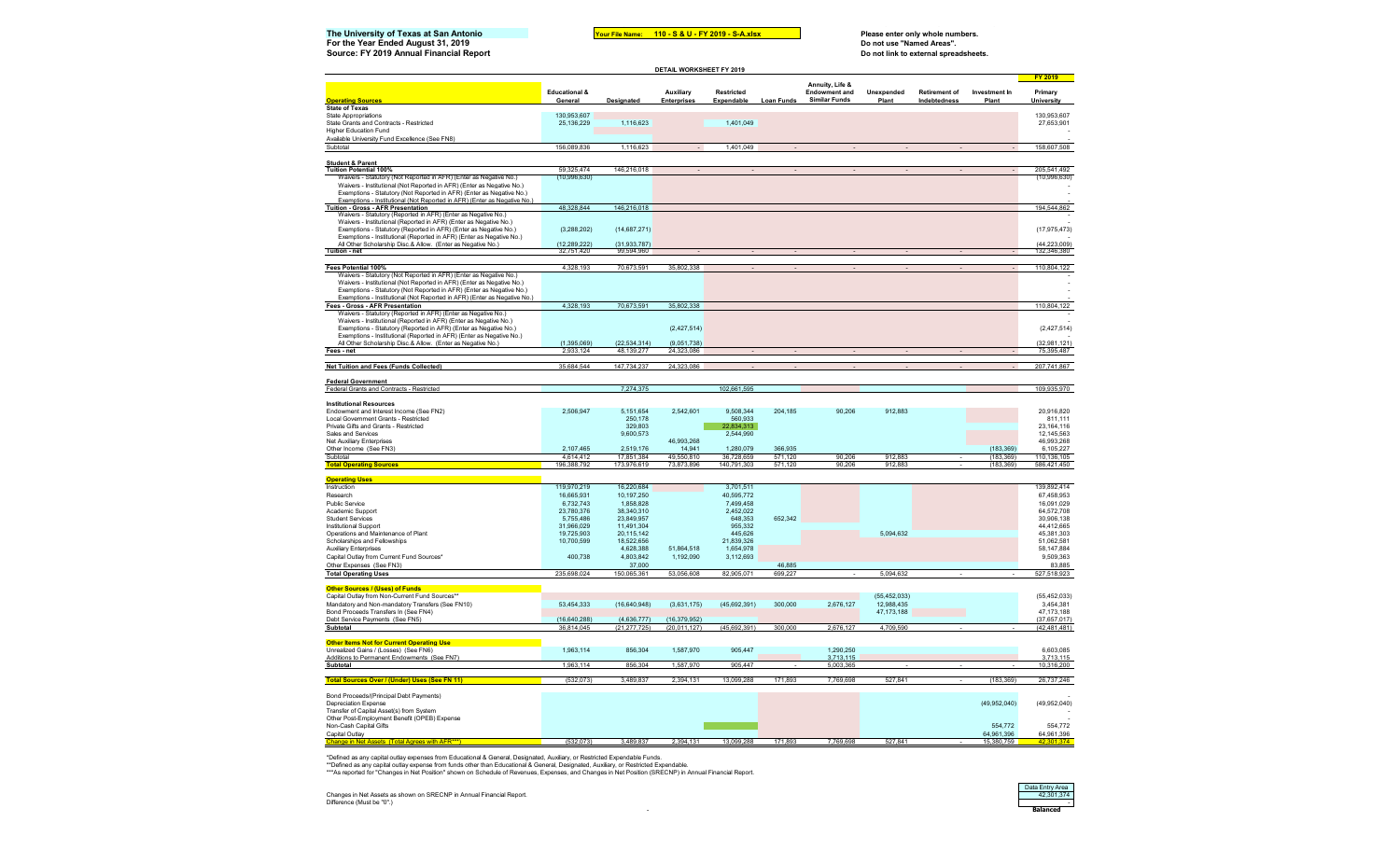**Note; This tab is only for individual institutions/agencies, Systems do not need to complete this tab, unless they report research expenditures.**

**For the Year Entry Areas** Please enter only whole numbers.<br>Do not use "Named Areas".

**Do not link to external spreadsheets. Let up a very spread of the 200 m**  $\alpha$  and  $\alpha$  at 75%.

| <b>Summary of R &amp; D Expenditures</b>                                                                                                                                                 |                            |                             |                  |                |                   | <b>Overall Total</b> | <b>Defined For Survey</b> |                        |                   |
|------------------------------------------------------------------------------------------------------------------------------------------------------------------------------------------|----------------------------|-----------------------------|------------------|----------------|-------------------|----------------------|---------------------------|------------------------|-------------------|
| R & D Expenses as defined for the Research Expenditure Survey                                                                                                                            |                            |                             |                  |                |                   | 67,458,953<br>\$.    | 67,458,953                | Research Per           | Difference        |
| R & D Expenses not meeting the narrow definition of R & D used in the Research Expenditures Survey (Must be a positive number.)                                                          |                            |                             |                  |                |                   |                      |                           | <b>SRECNP</b>          |                   |
| Total Expenses for R & D as reported on the Schedule of Revenues, Expenses, and Changes in Net Position                                                                                  |                            |                             |                  |                |                   | 67,458,953<br>\$     |                           | 67,458,953             |                   |
|                                                                                                                                                                                          |                            |                             |                  |                |                   |                      |                           |                        | <b>Balanced</b>   |
| Other Research-related Equipment Expenditures (noncurrent fund expenditures, etc. - do not include R & D plant expenses or construction)                                                 |                            |                             |                  |                |                   |                      |                           |                        |                   |
| Indirect Costs associated with Expenses for R & D as defined for this survey                                                                                                             |                            |                             |                  |                |                   | 7,130,279            | 7,130,279                 |                        |                   |
| Capital Outlay for research equipment (do not include R & D plant expenses or construction)                                                                                              |                            |                             |                  |                |                   | 6,041,709            | 6,041,709                 |                        | From FGD Tab      |
| Expenditures for conduct of R & D made by institution's research foundation or 501© corporation on behalf of the institution and not report in institution AFR, including indirect costs |                            |                             |                  |                |                   |                      |                           |                        |                   |
| not reported above                                                                                                                                                                       |                            |                             |                  |                |                   |                      |                           |                        |                   |
| Pass-throughs from other Texas A&M members not reported in R & D Expenditures as defined for the Research Expenditure Survey                                                             |                            |                             |                  |                |                   |                      |                           |                        |                   |
| <b>Total R &amp; D Expenditures</b>                                                                                                                                                      |                            |                             |                  |                |                   | 80,630,941           | 80,630,941                |                        |                   |
| Amount of Total R & D Expenditures your institution received as a Subrecipient                                                                                                           |                            |                             |                  |                |                   |                      | 3,542,425                 |                        |                   |
| Amount of Total R & D Expenditures your institution passed through to Subrecipients                                                                                                      |                            |                             |                  |                |                   |                      | 688,871                   |                        |                   |
|                                                                                                                                                                                          |                            |                             |                  |                |                   |                      |                           |                        |                   |
|                                                                                                                                                                                          |                            |                             | State            | Institution    | Private           | Private              |                           |                        |                   |
| <b>R &amp; D Expenditures By Funding Source</b>                                                                                                                                          | Federal                    | <b>State Appropriations</b> | Contracts/Grants | Resources      | For-Profit        | Non-Profit           | Total                     |                        |                   |
| <b>Agricultural Sciences</b>                                                                                                                                                             | 397,310                    | $\Omega$                    | $\mathbf{0}$     | $\mathbf{0}$   | $\mathbf 0$       |                      | 0 <sup>5</sup><br>397,310 |                        |                   |
| <b>Biological and Other Life Sciences</b>                                                                                                                                                | 11.297.230                 | 4,027,354                   | 43,186           | 2,113,667      | 791,415           | 1,451,856            | 19,724,708                |                        |                   |
| <b>Computer Science</b>                                                                                                                                                                  | 6,983,718                  | 865,530                     | 86,096           | 297,600        | 137,349           | 249,537              | 8,619,830                 |                        |                   |
| Engineering                                                                                                                                                                              | 6,146,286                  | 3,080,837                   | 1,115,291        | 6,162,114      | 1,204,862         | 476,703              | 18,186,093                |                        |                   |
| <b>Environmental Sciences</b>                                                                                                                                                            | 940,201                    | 47,310                      | 25,501           | 887,806        | 34,884            | 17,533               | 1,953,235                 |                        |                   |
| <b>Mathematical Sciences</b>                                                                                                                                                             | 134,680                    | $\Omega$                    | $\Omega$         | 25,637         | 34,694            | 118,933              | 313,944                   |                        | <b>Difference</b> |
| <b>Medical Sciences</b>                                                                                                                                                                  | 94,044                     | 91,173                      | 876,207          | $\Omega$       | 85,498            | 13,091               | 1,160,013                 | <b>Balanced</b>        |                   |
| <b>Physical Sciences</b>                                                                                                                                                                 | 3,068,912                  | 1,952,681                   | 148,027          | 957,625        | 918,157           | 630,803              | 7,676,205                 |                        |                   |
| Psychology                                                                                                                                                                               | 152,192                    | 270,743                     | $\mathbf{0}$     | 99,391         | $\Omega$          | 1,192                | 523,518                   | Difference Must Be "-" |                   |
| Social Sciences                                                                                                                                                                          | 1,142,768                  | 1,515,401                   | 297,600          | 921,840        | 190,556           | 116,890              | 4,185,055                 | and White in Color In  |                   |
| Other Sciences not classified above                                                                                                                                                      | 1,231,177                  | 1,414,454                   | 975,817          | 2,486,158      | 932,390           | 290,742              | 7,330,738                 | Order To Submit.       |                   |
| Arts and Humanities                                                                                                                                                                      | 133,423                    | 458,361                     | 13,290           | 174,550        | 369,470           | 178,087              | 1,327,181                 |                        |                   |
| <b>Business Administration</b>                                                                                                                                                           | $\overline{0}$             | 2,331,211                   | $\mathbf{0}$     | 423,058        | 101,767           | 405,536              | 3,261,572                 |                        |                   |
| Education                                                                                                                                                                                | 2,845,408                  | 993,572                     | 140,399          | 741,133        | 873,557           | 276,558              | 5,870,627                 |                        |                   |
| Law                                                                                                                                                                                      | 20,850                     | $\Omega$                    | $\Omega$         | $\Omega$       | 80,062            | $\mathbf 0$          | 100,912                   |                        |                   |
| Field of Study - Future Use 1                                                                                                                                                            |                            |                             |                  |                |                   |                      |                           |                        |                   |
| Field of Study - Future Use 2                                                                                                                                                            |                            |                             |                  |                |                   |                      |                           |                        |                   |
| Field of Study - Future Use 3                                                                                                                                                            |                            |                             |                  |                |                   |                      |                           |                        |                   |
| Field of Study - Future Use 4                                                                                                                                                            |                            |                             |                  |                |                   |                      |                           |                        |                   |
| Field of Study - Future Use 5                                                                                                                                                            |                            |                             |                  |                |                   |                      |                           |                        |                   |
| Other Non-Science Activities                                                                                                                                                             |                            |                             |                  |                |                   |                      |                           |                        |                   |
| <b>Total R &amp; D Expenditures By Funding Source</b>                                                                                                                                    | $\mathbf{s}$<br>34,588,199 | 17,048,627                  | 3,721,414<br>\$, | 15,290,579     | 5,754,661<br>- \$ | 4,227,461            | 80,630,941<br><b>S</b>    |                        |                   |
| R & D Expenditures - Select Areas of Special Interest                                                                                                                                    |                            |                             |                  |                |                   |                      |                           |                        |                   |
| Aerospace Technology                                                                                                                                                                     | 479,854                    | $\mathbf 0$                 | $\mathbf{0}$     | $\Omega$       | $\mathbf 0$       |                      | 0 <sup>5</sup><br>479,854 |                        |                   |
| Biotechnology                                                                                                                                                                            | 366,934                    | $\overline{0}$              | 35,076           | $\overline{0}$ | 6,261             | $\mathbf 0$          | 408,271                   |                        |                   |
| Cancer Research                                                                                                                                                                          | 177,158                    | $\mathbf 0$                 | 21,679           | 1,023,888      | 99,242            | $\Omega$             | 1,321,967                 |                        |                   |
| Energy                                                                                                                                                                                   | 105,173                    | 419,153                     | 4,578            | $\Omega$       | $\Omega$          | $\mathbf{0}$         | 528,904                   |                        |                   |
| Manufacturing Technology                                                                                                                                                                 | 10,940                     | 88,836                      | 1,986            | 26,799         | $\overline{0}$    | 2,800                | 131,361                   |                        |                   |
| Materials Science                                                                                                                                                                        | 146,878                    | $\overline{0}$              | $\mathbf{0}$     | $\Omega$       | $\Omega$          | $\mathbf 0$          | 146,878                   |                        |                   |
| Microelectronics and Computer Technology                                                                                                                                                 | 73,705                     | 206,526                     | $\mathbf{0}$     | $\overline{0}$ | 717,325           | $\Omega$             | 997,556                   |                        |                   |
| <b>Water Resources</b>                                                                                                                                                                   | 93,129                     | 41,903                      | $\mathbf{0}$     | $\Omega$       | $\Omega$          | $\mathbf{0}$         | 135,032                   |                        |                   |
| Human Stem Cells - Adult                                                                                                                                                                 |                            |                             |                  |                |                   |                      |                           |                        |                   |
| Human Stem Cells - Embryonic                                                                                                                                                             |                            |                             |                  |                |                   |                      |                           |                        |                   |
| Univ Special Interest - Future Use 3                                                                                                                                                     |                            |                             |                  |                |                   |                      |                           |                        |                   |
| Univ Special Interest - Future Use 4                                                                                                                                                     |                            |                             |                  |                |                   |                      |                           |                        |                   |
| Univ Special Interest - Future Use 5                                                                                                                                                     |                            |                             |                  |                |                   |                      |                           |                        |                   |
| <b>Total R &amp; D Expenditures - Select Areas of Special Interest</b>                                                                                                                   | S.<br>1,453,771 \$         | 756,418 \$                  | 63,319 \$        | 1,050,687 \$   | 822,828 \$        | $2,800$ \$           | 4.149.823                 |                        |                   |

**FY 2019 Research Expenditure Survey**